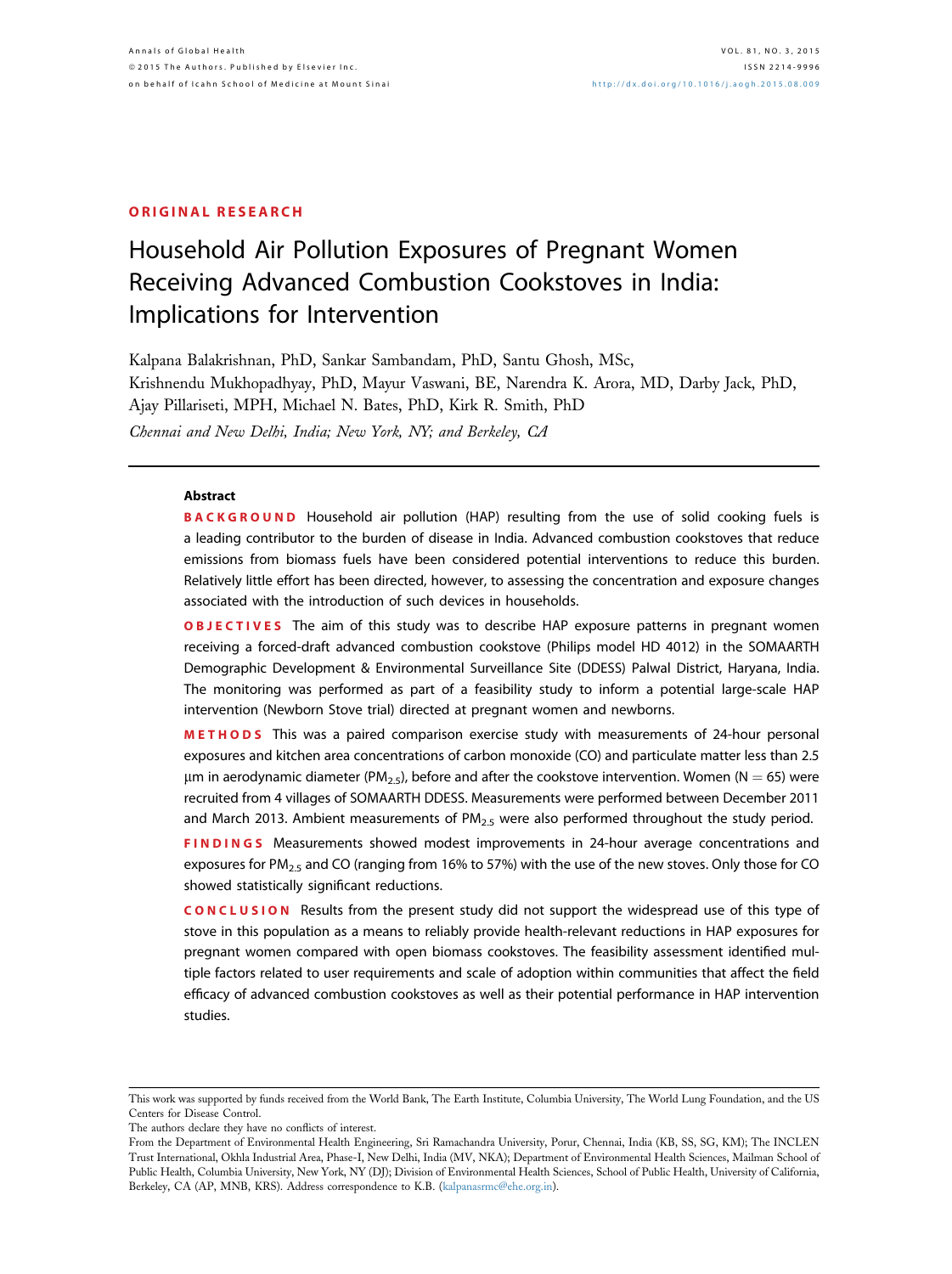KEY WORDS biomass fuel, carbon monoxide, Haryana, indoor air pollution, Newborn Stove Trial, Philips gasifier stove,  $PM<sub>2.5</sub>$ 

© 2015 The Authors. Published by Elsevier Inc. on behalf of Icahn School of Medicine at Mount Sinai. This is an open access article under the CC BY-NC-ND license ([http://creativecommons.org/licenses/by-nc-nd/4.0/](http://creativecommons.org/licenses/by-nc-nd/4.�0/)).

## INTRODUCTION

Household air pollution (HAP) resulting from the use of solid cooking fuels is a leading contributor to the burden of disease in India, accounting for about 1 million premature deaths and approximately 31 million disability-adjusted life years annually, approximately 6% of the national burden of dis-ease.<sup>[1,2](#page-10-0)</sup> Nearly 74% of India's population continues to rely on solid fuels (such as biomass, dung, and coal) for their everyday household energy needs<sup>[3](#page-10-0)</sup>, experiencing HAP exposures greatly in excess of the current World Health Organization air quality guideline (WHO-AQG) values.[4,5](#page-10-0) Additional environmental effects from biomass fuel use include black carbon emissions,  $6,7$  unsustainable harvesting of fuelwood,<sup>[8](#page-10-0)</sup> and regional air pollution.<sup>[9](#page-10-0)</sup> The emissions, exposures, and disease burden estimates together argue for strenuous and targeted intervention efforts to address HAP in India.

The launch of the National Biomass Cookstove Initiative by the Ministry of New and Renewable Energy, Government of India represents an impor-tant step in this direction.<sup>[10,11](#page-10-0)</sup> The initiative has catalyzed the availability of a newer generation of "advanced combustion" biomass cookstoves (ACS) that meet the more stringent cookstove emission standards developed in 2013 by the Bureau of Indian Standards. Results from laboratory emissions testing for the newer ACS have been reported and have shown reductions ranging from 50% to 90% in emissions of particulate matter less than  $2.5 \mu m$  in aerodynamic diameter  $(PM_{2,5})$  and carbon monoxide  $(CO).<sup>12-15</sup>$  More recent studies also are beginning to provide an understanding of the determinants of community-level uptake and adoption of ACS.<sup>16-18</sup>

However, relatively little effort has been directed at assessing the concentration and exposure changes associated with the introduction of a new ACS. Results from field measurements in households using commercially available ACS models recently were reported from the states of Uttar Pradesh, Tamil Nadu, and Maharashtra.<sup>19,20</sup> Reported reductions in 24-hour kitchen concentrations of  $PM<sub>2.5</sub>$  and CO ranged from 2% to 71% and 10% to 66%, respectively compared with traditional cookstoves. Even with these reductions, however, resulting exposures and concentrations exceeded values recommended by the WHO-AQGs. Continued use of traditional stoves, infiltration of ambient air pollution, and perhaps other factors, appear to attenuate the reductions that are achieved by the ACSs within households, even when they perform as measured in the laboratory.

Laboratory testing of the Philips (Model HD 4012) forced-draft gasifier stoves consistently shows them to be among the best from an emissions stand-point.<sup>[21](#page-10-0)</sup> User acceptance and sustained adoption, however, has been less consistent.<sup>19,20,22-24</sup> Additional field evaluations of the Philips stove, including personal and ambient monitoring are needed. Evidence from these evaluations could both improve the design of community-based intervention trials as well as inform the potential for intervention effectiveness in programs deploying ACS.

In this study, we describe the results of personal exposure and household and ambient monitoring after the dissemination of Philips ACS within the International Clinical Epidemiological Network (INCLEN) SOMAARTH Demographic Development & Environmental Surveillance Site (DDESS) located in Palwal, Haryana. These HAP monitoring results are part of a feasibility study to inform a potential large-scale HAP intervention (the NBS [National Newborn Stove] trial) directed at pregnant women and newborns. The details of the feasibility study and results from stove-use monitoring were published previously.[23,24](#page-10-0) We also discuss the broader implications of study results for intervention effectiveness in the context of national and global initiatives to address HAP.

The study described here was jointly undertaken by teams from Sri Ramachandra University (SRU), Chennai, the INCLEN Trust International, University of California, Berkeley, and Columbia University.

## METHODS

Study protocols were jointly developed by investigators from collaborating institutions and approved by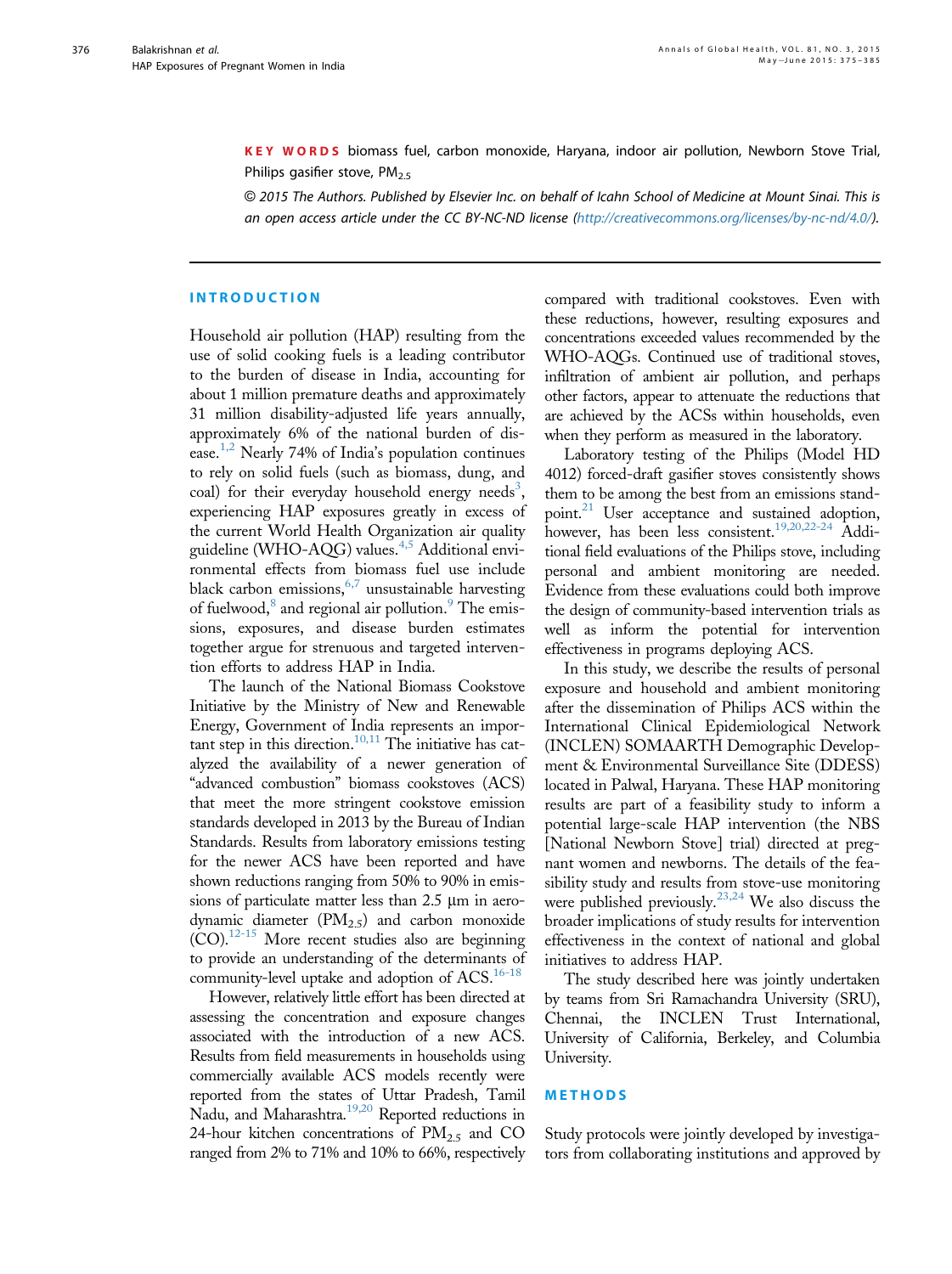the Health Ministry Screening Committee of the government of India and the Institutional Ethics committee of SRU and the INCLEN Trust International.

Study Location and Participant Recruitment. The study was conducted between December 2011 and March 2013 in 4 villages (Manpur, Gahlab, Banchari, Rahrana) that are within the INCLEN SOMAARTH DDESS. The surveillance site had a population of approximately 200,000 in 51 villages across 3 administrative blocks of Palwal district, encompassing 308  $km^2$ . The site is supported by an extensive field infrastructure for research and surveillance activities pertaining to assessment of environmental and nutritional risk factors for children's health and noncommunicable diseases in adults.

As part of the feasibility study for the NBS trial, the INCLEN team recruited 200 pregnant women who each received the Philips HD 4012 ACS after pilot testing the stove for user acceptability. $23$ Subsequently, the INCLEN team distributed the Philips stove through the network of trained female community accredited social health activists working at the SOMAARTH site. Eligibility for recruitment was based on the use of biomass as the primary household fuel and being less than 15 weeks pregnant at the time of recruitment into the study. Air pollution monitoring was planned in a subset ( $\sim$  25%; n = 50) of these households. Participants were enrolled after securing additional informed consents for air sampling.

The study was designed as a paired before-after comparison for detecting a desired level of improvement in HAP (ie, percent reduction between groups). Sample-size calculations were based on estimates of the expected differences between mean concentrations and the paired coefficient of variation for sample-size calculations as found in previous studies conducted.<sup>[20,25](#page-10-0)</sup> Because some monitoring protocols (ie, personal sampling for PM) could not be performed on pregnant women due to local cultural preferences, the INCLEN team identified additional households from the same villages from which nonpregnant women in similar households were recruited for air sampling. Fifty pregnant women and 15 nonpregnant women were enrolled for air sampling after securing additional informed consents for household and personal monitoring. Training on use and maintenance of the stove was provided to each study participant by the field staff of the INCLEN team. Although participants were asked not to use the traditional stove during the intervention-phase monitoring days, many households followed their usual cooking routines. Households were not specifically requested to ensure similar cooking behavior or meal type between phases.

Air Pollution Measurements. Sampling plan. We designed a sampling strategy to both assess the exposure reductions accompanying the use of the Philips ACS for pregnant women and to inform the feasibility of performing such exposure measurements in a larger cluster-randomized intervention trial. Because standard sampling instrumentation for  $PM_{2.5}$  is bulky, noisy, and inconvenient to wear, personal exposures for pregnant women were limited to CO measurements. Correlations between personal  $PM_{2.5}$  and CO exposures were assessed through personal exposure measurements on nonpregnant women together with area and ambient measurements to estimate the correlations with personal exposures.

Exposure was assessed over a single 24-hour period at baseline and then after the stove was installed. Paired baseline and postintervention phase measurements of personal CO exposures and ambient measurements of  $PM_{2.5}$  were performed in both winter (December-February) and summer (June-July) seasons, whereas other paired measurements were performed in one or both seasons depending on equipment availability and field logistics. Winter measurements were performed within 1 to 3 months of stove distribution; summer measurements were performed 9 to 12 months after stove distribution.

Air sampling methods. Area concentrations and personal exposures for  $PM_{2.5}$  were measured as integrated 24-hour samples, collected using low-volume air sampling pumps (supplied by SKC Inc., or Casella Measurement Inc.). Pumps were operated at a flow rate of 1.5 L/minute.  $PM_{2.5}$  was collected on 37-mm Teflon<sup>TM</sup> filters (Pall Corporation, Port Washington, NY, USA), backed with cellulose support pads placed in a filter cassette connected to a BGI cyclone (BGI Inc., Waltham, MA, USA). Using a laboratory-calibrated rotameter, flow rates were measured before and after initiation of the sampling in the field. Filters were weighed before and after sampling, using an electronic microbalance with a sensitivity of  $\pm 1$  µg (supplied by Sartorius Inc.) in a temperature- and humidity-controlled room at SRU. Filters were conditioned for 24 hours before to weighing. Twenty percent of the gravimetric samples were paired with field blanks ( $n = 13$ ); none of the pre- and post-field blank weights differed by more than 0.003 mg.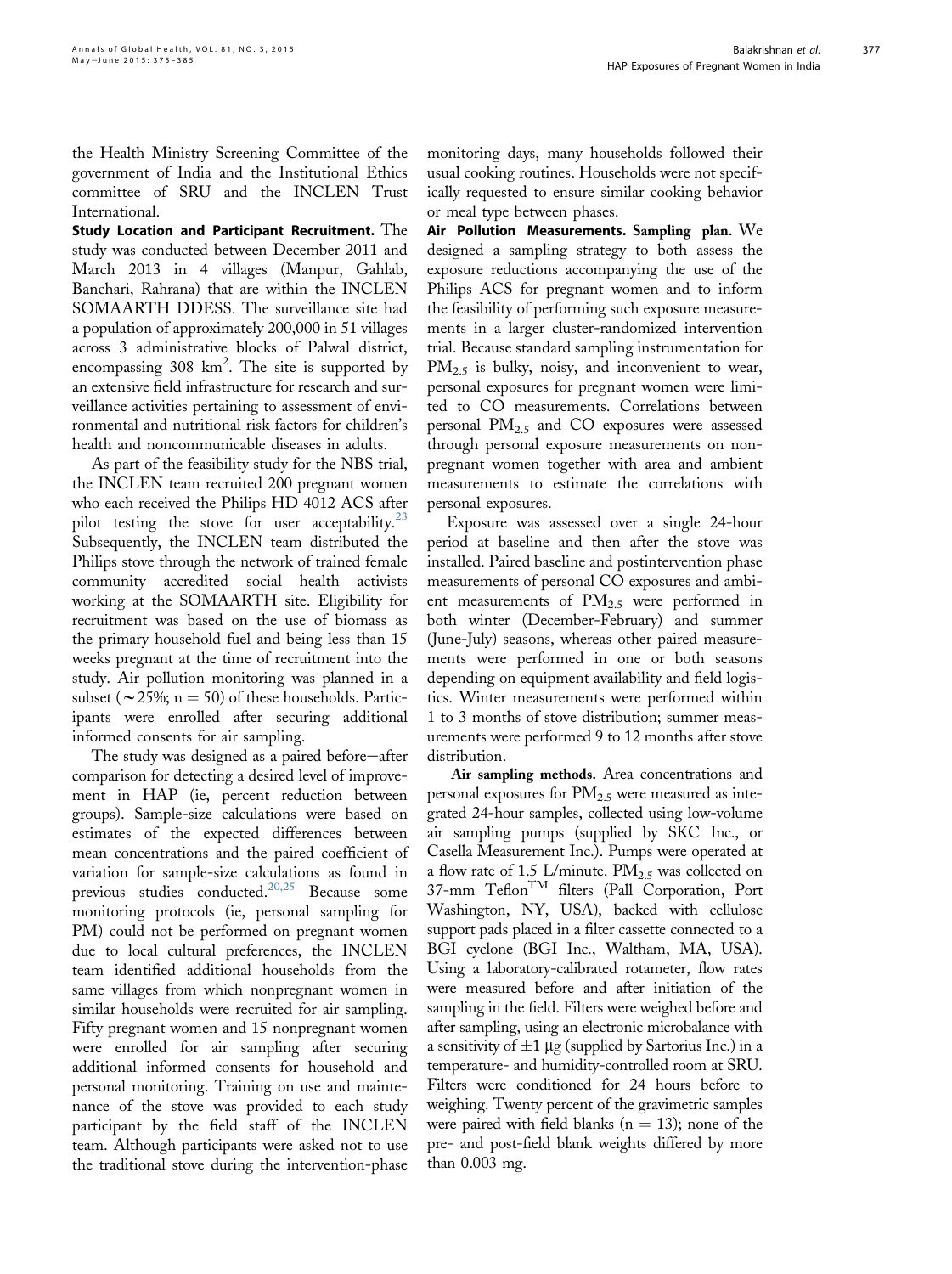Kitchen area  $PM_{2.5}$  concentrations also were assessed continuously using the UCB-PATS (University of California Berkeley Particle and Temperature Sensor, Berkeley Air Monitoring Group; Berkeley, CA, USA) as described previ-ously.<sup>[20,26,27](#page-10-0)</sup> Briefly, monitors were calibrated with combustion aerosols (eg, wood and charcoal) and against temperature in the laboratory before being used in the field. Particle coefficients were derived for each instrument in the field through colocation of UCB-PATs monitors and gravimetric samplers. All UCB-PATs were zeroed in a Ziploc bag for a period of 30 to 60 minutes before and after deployment. Particle and temperature coefficients, along with the results from zeroing, were subsequently used in the data-processing algorithm. After monitoring, all data files were batch-processed using a customized software package developed for this device. UCB measurements were performed primarily to allow estimation of the ratio of cooking to noncooking period concentrations of  $PM_{2.5}$ .

CO concentrations and exposures were measured using the portable, battery-operated, data-logging Drager Pac 7000 (SKC, Inc; Eighty Four, PA, USA) instrument, that was calibrated with span gas as per manufacturer specifications. The Pac 7000 recorded and logged the peak concentration that occurred within each minute during the monitoring period.

For kitchen area measurements,  $PM_{2.5}$  and CO monitors were placed 1.5 m above the ground and 1 m from the primary stove. For personal exposure measurements, CO and PM monitors were attached to the participant's clothing with the inlets close to her breathing zone. Women were asked to place the personal monitor next to them when sleeping and bathing.

Ambient measurements for  $PM_{2.5}$  were made using a MiniVol $T^M$  sampler placed in the center of a cluster of households, usually on a household roof top, at about 8 to 10 m height from the ground. Samplers were operated at a flow rate of 5 L/minute. Air was drawn through size selective  $PM_{2.5}$  impactors.  $PM_{2.5}$  was collected on 47-mm Teflon<sup>TM</sup> filters (Pall Corporation) and weighed in a microbalance following the same procedures used for area and personal samples. Six (20%) samples were paired with field blanks.

The full range of measurements thus included the following:

1. Paired 24-hour personal exposure measurements of CO for 50 pregnant women;

- 2. Paired 24-hour personal exposure measurements of PM<sub>2.5</sub> in 15 nonpregnant women;
- 3. Paired 24-hour kitchen area measurements of  $\text{PM}_{2.5}$ and CO in 22 and 3 households, respectively; and
- 4. 28 measurements of 24- to 72-hour ambient  $PM_{2.5}$ in 4 villages.

Questionnaire Administration. A postmonitoring questionnaire was administered to all participants by the research field staff immediately after completion of 24-hour monitoring. The questionnaire was printed in Hindi and English, but administered in Hindi. Time-activity recalls and information related to cooking activities (such as quantity and types of food prepared; quantity and types of fuel used; number of meals prepared in a day; cooking duration and ventilation) were collected. Information on other sources of HAP such as use of kerosene lamps, cigarettes, and incense was also recorded.

Statistical Analysis. All data analysis was performed using R (Version 3.02). Baseline and postintervention measurements were compared using 2-tailed nonparametric tests (Wilcoxon signed-rank test) to accommodate both positive and negative percent changes.

## RESULTS

Household Characteristics. General characteristics of study households are summarized in [Table 1](#page-4-0). Biomass (a mixture of dung and wood) was the primary fuel used on account of the inclusion criteria specified. Except for 2 households that reported using liquid petroleum gas or electricity, virtually no other additional fuels were reported as used (during times that monitoring was performed). Of the households in the study, 96% cooked in outdoor kitchens (open on 3 sides, often with a short wall or a sheet of insulating material shielding the stove on the back). This feature had important implications for the exposure measurement results as explained later. Households typically cooked a meal that included breads (roti), vegetables (sabzi), lentils (dal), and rice. On average, households (median size >4) cooked 2 meals daily, spending around 3.5 hours daily on cooking per day. Fieldworkers observed that women spend much of this time near the stove, preparing rotis. Animal fodder and milk were simmered on "haroo" stoves that burned only dung cakes and were usually operational outdoors throughout the day (generally within 5 to 10 m of the kitchen).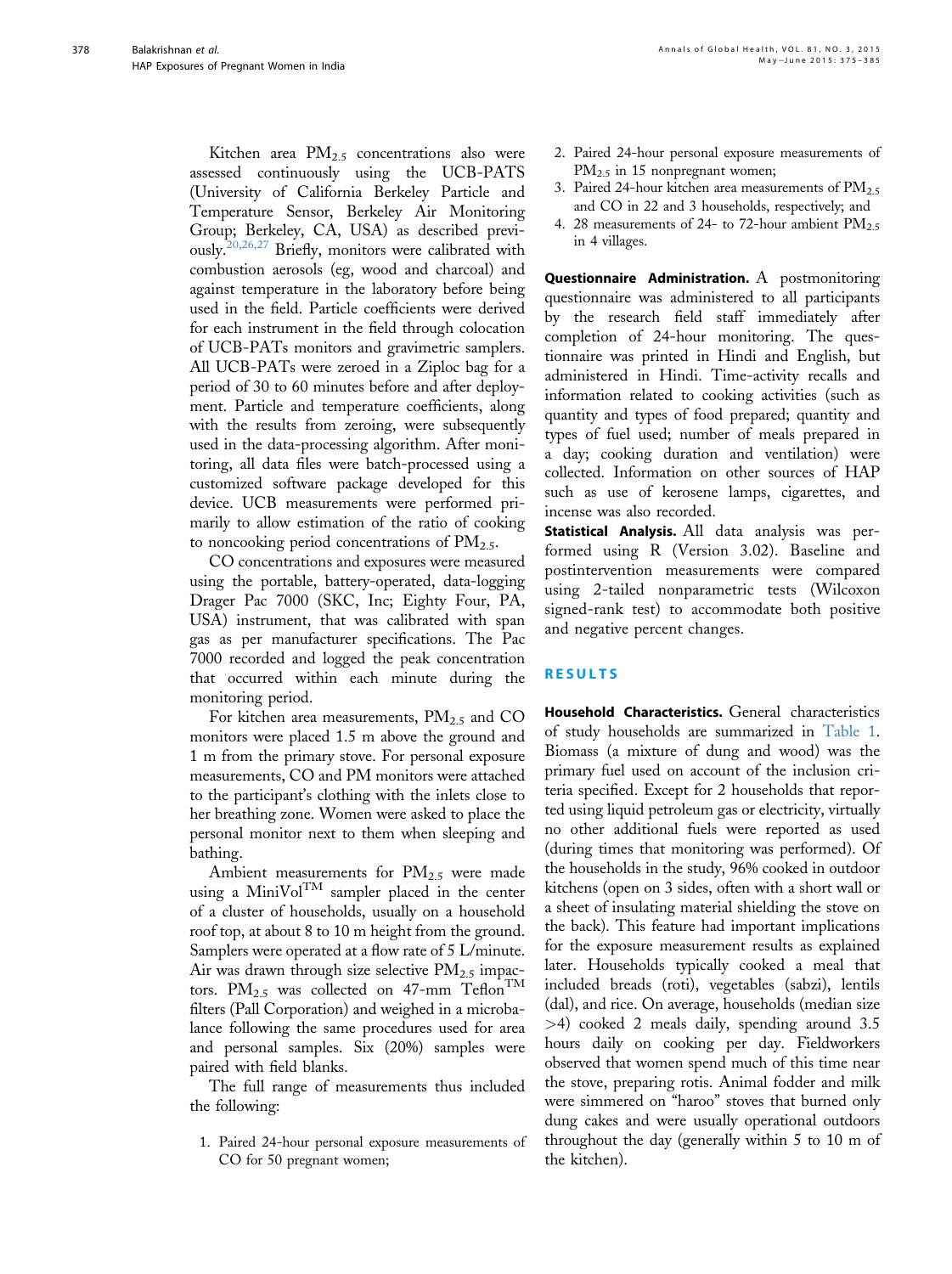<span id="page-4-0"></span>

| Table 1. General characteristics of participant households <sup>®</sup> |                                   |           |  |  |  |  |  |
|-------------------------------------------------------------------------|-----------------------------------|-----------|--|--|--|--|--|
| Variable                                                                | Description                       | N (%)     |  |  |  |  |  |
| Kitchen type                                                            | Indoor kitchen<br>with partition  | 1(2)      |  |  |  |  |  |
|                                                                         | Separate outdoor<br>kitchen       | 1(2)      |  |  |  |  |  |
|                                                                         | Open-air kitchen                  | 48 (96)   |  |  |  |  |  |
| Fuel type                                                               | <b>Biomass</b><br>$(dung + wood)$ | 49 (98)   |  |  |  |  |  |
|                                                                         | Biomass $+$<br>LPG/electricity    | 1(2)      |  |  |  |  |  |
| Doors in living room                                                    | 1                                 | 21 (42)   |  |  |  |  |  |
|                                                                         | >1                                | 29 (68)   |  |  |  |  |  |
| Windows in living room                                                  | $\Omega$                          | 16 (32)   |  |  |  |  |  |
|                                                                         | 1                                 | 20(40)    |  |  |  |  |  |
|                                                                         | $>1$ ne                           | 14 (28)   |  |  |  |  |  |
| Ventilator/open<br>eve in living room                                   | Yes                               | 17(34)    |  |  |  |  |  |
|                                                                         | No                                | 33 (66)   |  |  |  |  |  |
| Wall material of<br>living room                                         | Pucca                             | 44 (88)   |  |  |  |  |  |
|                                                                         | Kutcha                            | 6(12)     |  |  |  |  |  |
| Roof material of<br>living room                                         | Concrete                          | 14 (28)   |  |  |  |  |  |
|                                                                         | Nonconcrete                       | 36 (72)   |  |  |  |  |  |
| Floor material of<br>living room                                        | Concrete                          | 34 (68)   |  |  |  |  |  |
|                                                                         | Clay                              | 16 (32)   |  |  |  |  |  |
| Number of family<br>members                                             | $\leq$ 4                          | 8(16.3)   |  |  |  |  |  |
|                                                                         | >4                                | 41 (83.7) |  |  |  |  |  |
| Quantity of fuel<br>used kg/d                                           | $<$ 2                             | 39 (78)   |  |  |  |  |  |
|                                                                         | >2                                | 11 (22)   |  |  |  |  |  |

LPG, liquefied petroleum gas.

\* Collected from enrolled pregnant women during the baseline phase of the study. Pucca houses are defined as those built using bricks, stones (packed with lime or cement), cement concrete, timber as wall materials and tiles, sheets (galvanized corrugated iron, asbestos cement, reinforced brick concrete and reinforced cement concrete). Kutcha houses have walls and/or roof made of material other than those just mentioned, such as unburnt bricks, bamboo, mud, grass, reeds, thatch, and loosely packed stones.

Comparison of Personal Exposures and Area Concentrations in Baseline and Intervention **Phases.** [Table 2](#page-5-0) and [Figures 1](#page-6-0) and [2](#page-7-0) present results from personal exposure and area measurements for CO and  $PM_{2,5}$  recorded during the baseline and postintervention phases. As personal sampling for PM<sub>2.5</sub> was not feasible on pregnant women, these measurements were performed only on nonpregnant women residing in nearby households from the same villages. The small sample sizes for other measurements on nonpregnant women, however, precluded reliable differential comparisons between

household measurements for pregnant and nonpregnant women and hence the results are reported together. Valid paired measurements for personal CO exposures were obtained from 51 women; from 8 women for personal PM 2.5 exposures, from 3 households for kitchen CO concentrations, and from 22 households for kitchen PM  $_{2.5}$  concentrations. Measurements could not be equally distributed across locations or seasons on account of equipment unavailability.

In the baseline phase, the mean 24-hour personal exposures for  $PM_{2.5}$  and CO ranged from 72 to 297  $\mu$ g/m<sup>3</sup> and 3.9 to 7.5 ppm, respectively, whereas the mean 24-hour kitchen area concentrations for  $PM_{2.5}$  and CO ranged from 158 to 600  $\mu$ g/m<sup>3</sup> and 1.2 to 17 ppm, respectively. In the postintervention phase the mean 24-hour personal exposures for  $PM_{2.5}$  and CO ranged from 92 to 323  $\mu$ g/m<sup>3</sup> and 1.7 to 4.3 ppm, respectively, with the corresponding mean 24-hour kitchen area concentrations for  $PM_{2.5}$  and CO ranging from 185 to 410  $\mu$ g/m<sup>3</sup> and 2.5 to 5.2 ppm, respectively.

Reductions in paired mean 24-hour personal CO exposures ranged from 16% to 57% with a statistically significant reduction in median concentrations of 37% in the postintervention phase  $(P < 0.05)$ . The changes in median 24-hour  $PM_{2.5}$  exposures and 24-hour kitchen area concentrations of CO and  $PM_{2.5}$  were not statistically significant (with several households/participants recording increases from baseline to postintervention phase measurements).

Although households were requested to refrain from using additional traditional cookstoves including the haroo during the postintervention monitoring period, some households reported using additional stoves (information on which was collected through the postmonitoring questionnaire). Comparison of reductions in paired measurements after exclusion of these households  $(n = 15)$ , however, did not affect the observed changes significantly ([Table 3\)](#page-8-0).

Comparison of Real-time Concentrations of  $PM<sub>2.5</sub>$ and CO During Cooking Periods Between Baseline and Intervention Phases. Previous studies have shown that multiple factors affect measured 24-hour concentrations and exposures, including the number of meals cooked, cooking duration, type of meal, type of fuel, ventilation parameters, and contributions from ambient concentrations.<sup>20</sup> Although it was not feasible to control for these variables across phases, we compared paired cooking-period concentrations [\(Table 4\)](#page-9-0), as these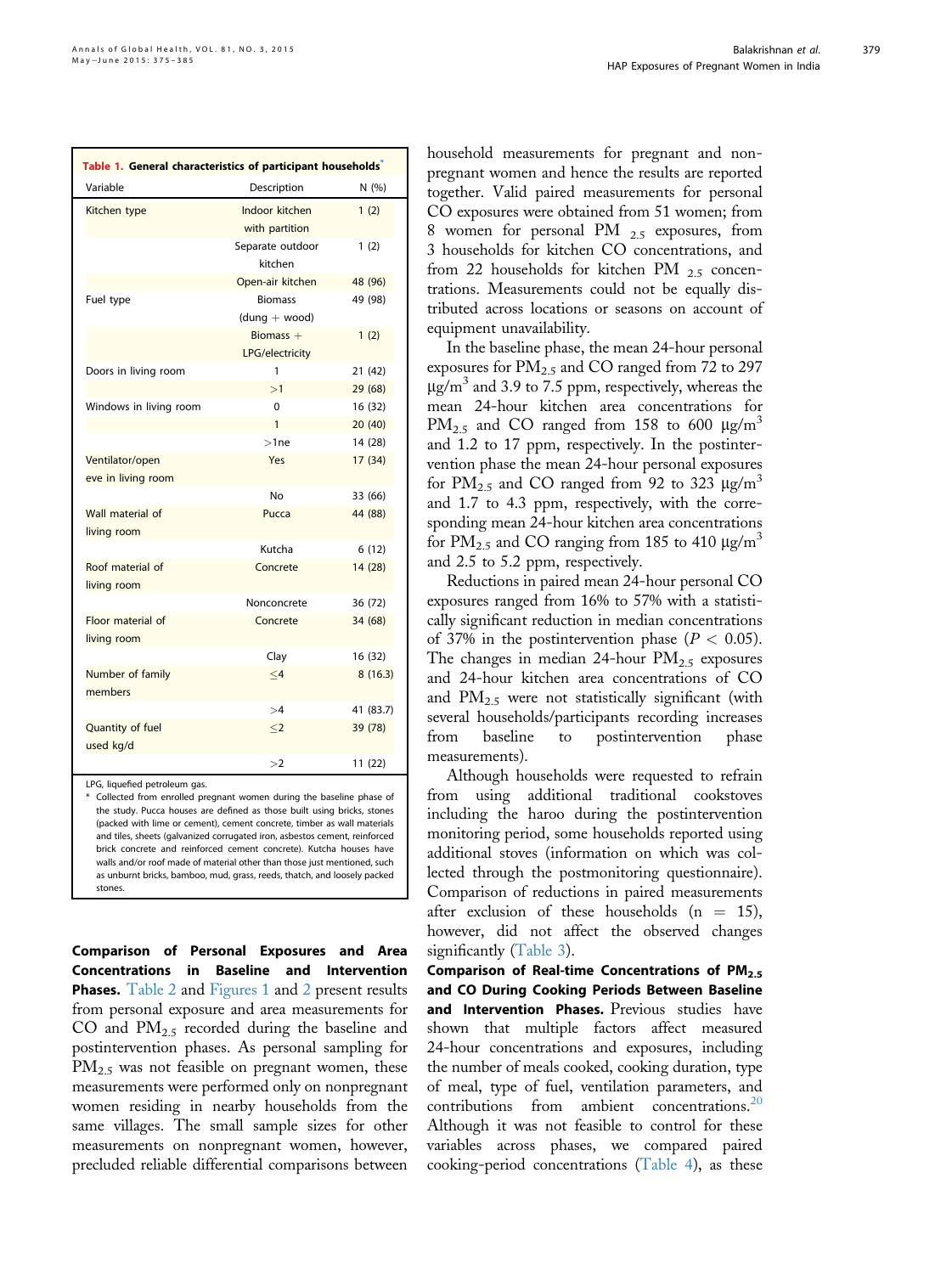<span id="page-5-0"></span>380

| phases                              |                                                                         |                |        |           |           |          |                                 |  |
|-------------------------------------|-------------------------------------------------------------------------|----------------|--------|-----------|-----------|----------|---------------------------------|--|
|                                     |                                                                         |                |        |           |           |          | $P$ value                       |  |
| Season of                           |                                                                         |                |        |           | % change  | % change | (Wilcoxon                       |  |
| monitoring                          | Monitoring period                                                       | N              | Median | Mean (SD) | in median | in mean  | signed-rank test <sup>*</sup> ) |  |
| Personal CO exposure (ppm)          |                                                                         |                |        |           |           |          |                                 |  |
| Summer                              | Baseline                                                                | 17             | 1.9    | 4.6(7.2)  | $-6$      | 16       | 0.89                            |  |
|                                     | Postintervention                                                        | 17             | 2.1    | 3.9(8.4)  |           |          |                                 |  |
| Winter                              | Baseline                                                                | 34             | 3.1    | 6.2(7.7)  | 45        | 57       | 0.001                           |  |
|                                     | Postintervention                                                        | 34             | 1.7    | 2.7(3.1)  |           |          |                                 |  |
| Pooled                              | Baseline                                                                | 51             | 2.8    | 5.7(7.5)  | 37        | 46       | 0.009                           |  |
|                                     | Postintervention                                                        | 51             | 1.8    | 3.1(5.4)  |           |          |                                 |  |
|                                     | Personal PM <sub>25</sub> exposure ( $\mu q/m^3$ )                      |                |        |           |           |          |                                 |  |
| Winter                              | <b>Baseline</b>                                                         | 8              | 148    | 184 (168) | $-11$     | $-13$    | 0.844                           |  |
|                                     | Postintervention                                                        | 8              | 165    | 207 (172) |           |          |                                 |  |
| Kitchen area CO concentration (ppm) |                                                                         |                |        |           |           |          |                                 |  |
| Summer                              | Baseline                                                                | 3              | 8      | 9.1(4.7)  | 54        | 58       | 0.25                            |  |
|                                     | Postintervention                                                        | $\overline{3}$ | 3.7    | 3.9(0.8)  |           |          |                                 |  |
|                                     | Kitchen area PM <sub>2.5</sub> concentration ( $\mu$ g/m <sup>3</sup> ) |                |        |           |           |          |                                 |  |
| Summer                              | <b>Baseline</b>                                                         | 11             | 46     | 92(71)    | $-154$    | $-130$   | 0.054                           |  |
|                                     | Postintervention                                                        | 11             | 117    | 213 (237) |           |          |                                 |  |
| Winter                              | <b>Baseline</b>                                                         | 11             | 372    | 670 (767) | 37        | 43       | 0.365                           |  |
|                                     | Postintervention                                                        | 11             | 235    | 381 (352) |           |          |                                 |  |
| Pooled                              | <b>Baseline</b>                                                         | 22             | 161    | 381 (608) | $-16$     | 22       | 0.750                           |  |
|                                     | Postintervention                                                        | 22             | 186    | 297 (305) |           |          |                                 |  |

Table 2. Distribution of 24-h personal exposures and area concentrations for PM<sub>2.5</sub> and CO during baseline and postintervention

PM concentrations reported in this table were measured using gravimetric samplers. The data include measurements from pregnant and nonpregnant women. The pool for personal CO measurements included 46 pregnant and 5 nonpregnant women, whereas the pool for PM<sub>25</sub> measurements included only nonpregnant women.

CO, carbon monoxide; PM, particulate matter.

For paired comparison of median reductions

are more likely to be influenced by direct emissions from the stove. For PM measurements, this was possible only for households monitored using the real-time UCB-PATS monitors. The cooking period comparisons ([Table 4\)](#page-9-0) resulted in greater reductions being observed across baseline and postintervention phases, although (similar to 24-hour measurements) only reductions in CO personal exposures were statistically significant.

Addressing Contributions of Seasonality Across Baseline and Intervention Phases. Because the field site was located in an area subject to temperature inversions in winter, considerable seasonal variations could be expected in background ambient air pollution levels. We addressed this through a limited set of 24- to 72-hour ambient measurements of  $PM_{2.5}$ performed using MiniVol® samplers. The levels in winter (n = 17; median:  $175 \mu g/m^3$ ; mean  $\pm$  SD 177 [50]  $\mu$ g/m<sup>3</sup>) mean were nearly twice as high as recorded in summer (n = 11; median:  $69 \mu g/m^3$ ; mean  $\pm$  SD 75 [22]  $\mu$ g/m<sup>3</sup>), indicating the potential for differential contributions to area concentrations and personal exposures across seasons.

#### **DISCUSSION**

In each season, measurements showed inconsistent improvements in 24-hour average concentrations and exposures for  $PM_{2.5}$  and CO with the use of the Philips stoves, and only those for CO showed statistically significant reductions. There was, however, considerable heterogeneity in the reductions obtained across households under conditions of actual use. Furthermore, the  $PM_{2.5}$  concentrations/exposures recorded in the postintervention phase consistently exceeded the highest of the recommended by the WHO-AQGs (ie, WHO interim target-1 (IT-1) values of 35  $\mu$ g/m<sup>3</sup> and  $75\mu g/m^3$ , respectively for annual mean and 24-hour concentrations for  $PM_{2.5}$  and frequently exceeded the 24-hour guideline value for CO of 6 ppm. We explored the reasons for the observed variability under actual field conditions and the implications of such variability for long-term exposure and elaborate here on the likely health relevance of exposure reductions achieved by the Philips model used in the study.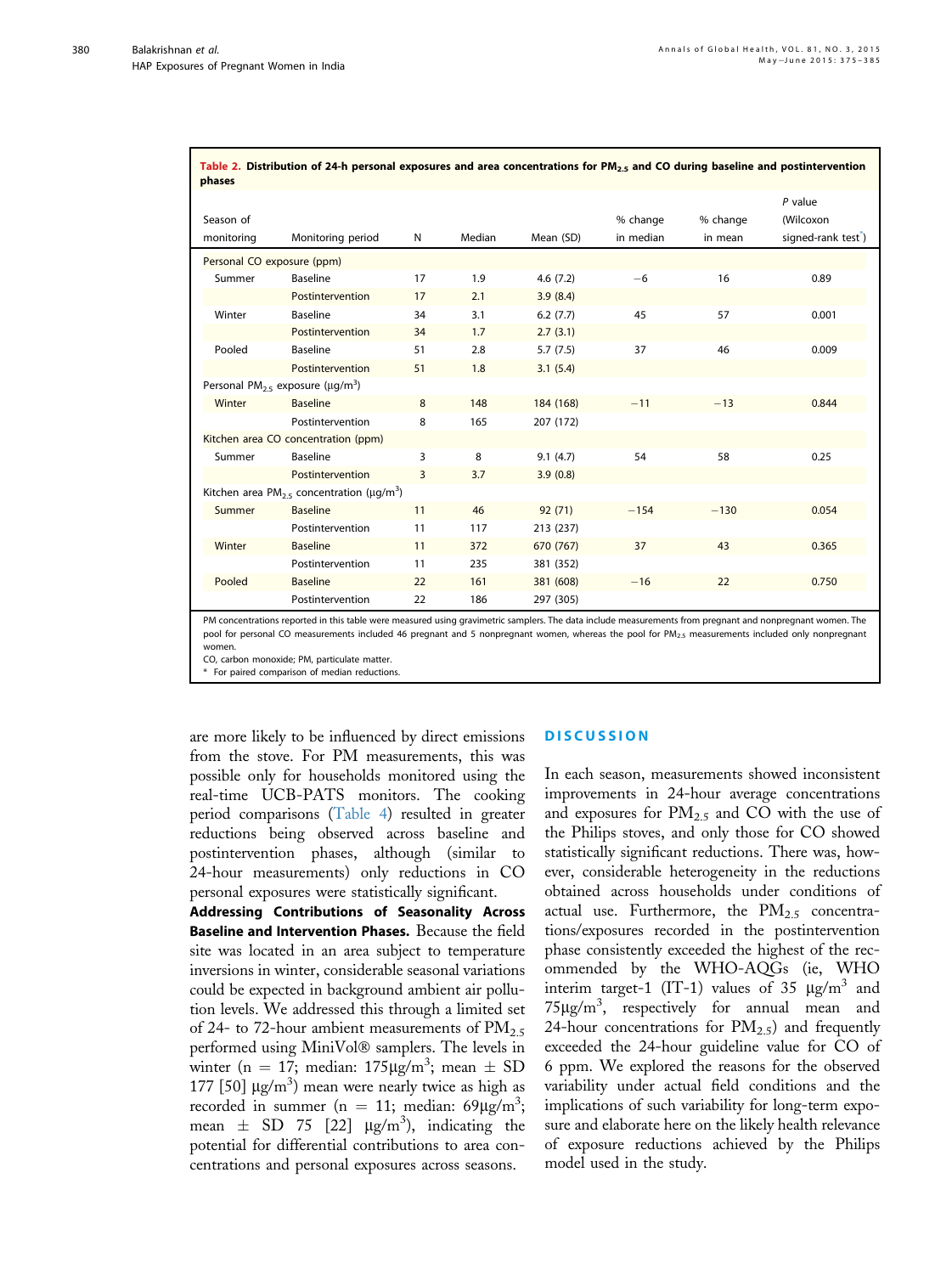<span id="page-6-0"></span>

Variability in Household Concentrations and Personal Exposures: Role of Household-level Determinants and Ambient Concentrations. In pregnant women, reduction in the median 24-hour personal exposure and cooking period exposure to CO following the use of the Philips stove was found to be statistically significant. Reductions in kitchen concentrations of CO and PM<sub>2.5</sub> were, however, not statistically significant and neither were personal exposures to CO and  $PM_{2.5}$  in nonpregnant women.

Emissions testing of the Philips stove demonstrated a greater than 90% reduction in emissions of  $PM_{2.5}$  and CO under controlled laboratory con-ditions.<sup>[14](#page-10-0)</sup> Several observations offer plausible explanations for the observed modest exposure reductions in the field.

1. Households reported requiring multiple stoves to satisfy household cooking needs. Fifteen (23%) of the 65 households reported using traditional stoves along with the Philips stoves during the postalong with the  $\frac{1}{2}$  matrice of monitoring. This was supported by quantitative measurements of stove use.<sup>2</sup> Excluding households that simultaneously used the traditional and Philips cookstoves during the postintervention measurement phase limited the sample size for reliable comparisons.

- 2. The location of the kitchen in this setting may have limited the exposure reduction potential of a household-level cookstove intervention. Most women cooked in semienclosed outdoor spaces within their household compounds. With less than 5% of households within the village targeted with the ACS, neighborhood contributions to background ambient concentrations are likely to have influenced both kitchen area and personal exposure estimates in all households. This coupled with the observations from stove-use monitor measurements (that suggest only modest levels of displacement of traditional stoves within households that received the intervention), make it difficult to detect a consistent signal for exposure reduction within this setting. The observed reductions in area and personal exposure concentrations may not thus be representative of the potential exposure reductions achievable with the Philips stove in other populations. Use in communities with predominantly indoor kitchens and/or replacement of a high enough percentage of traditional stoves with cleaner stoves may produce substantial exposure reductions.
- 3. Ambient  $PM_{2.5}$  concentrations were significantly higher in winter than in summer. This necessitated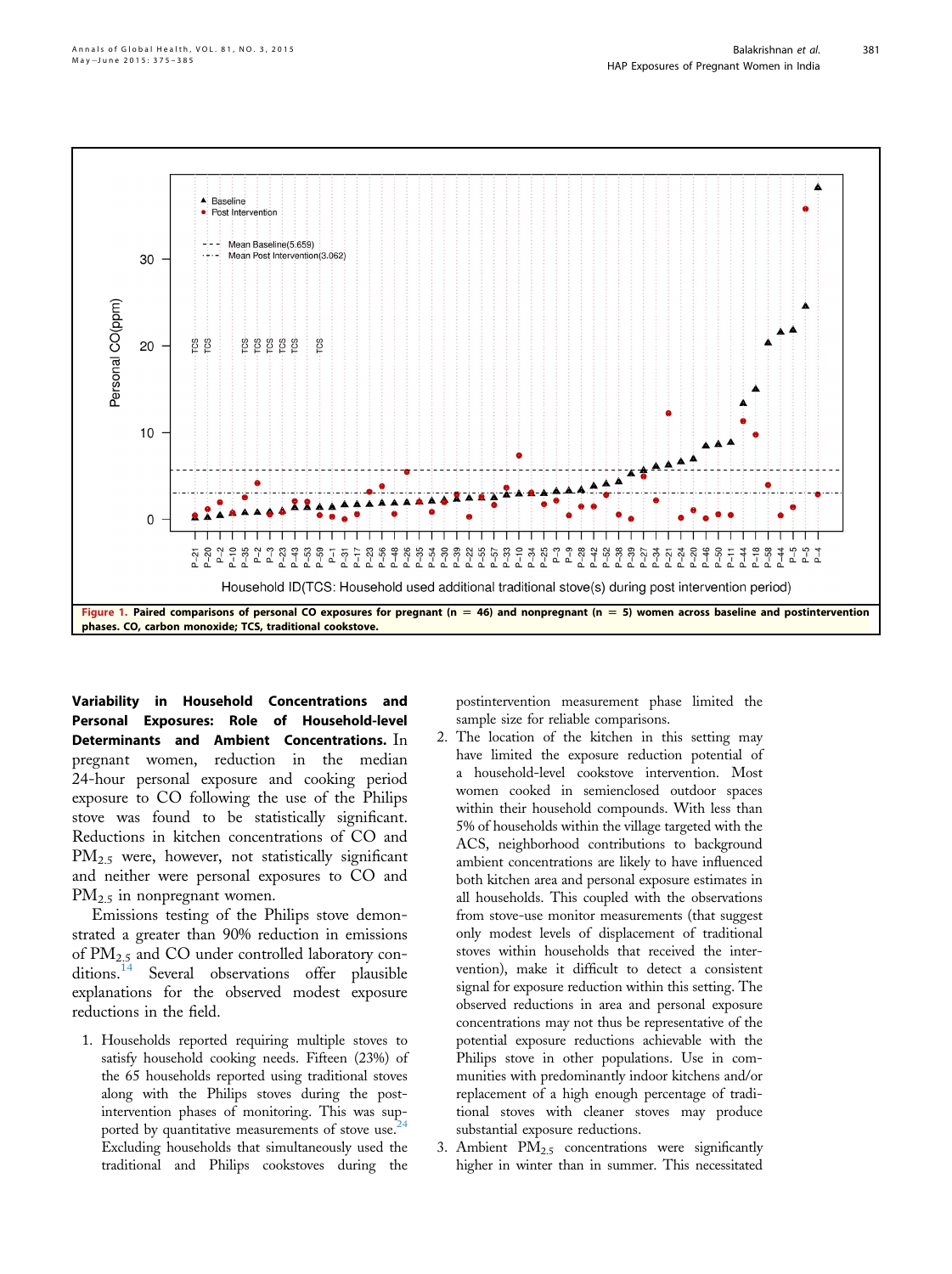<span id="page-7-0"></span>

making same-season-paired measurements to prevent biases introduced by contributions from background concentrations across the baseline and postintervention phases. Some of the same-season-paired measurements were performed a full year after the installation of the ACS (ie, in the same season). Independent assessments by the INCLEN team (results not shown) and stove-use monitoring results have recorded households experiencing considerable difficulties in maintaining the Philips stove for a full year. Thus, although same-season-paired measurements were made, it may not have represented the optimal comparison for such a measurement, given stove failures.

- 4. The women in these villages commonly used dung as a major fuel. Because dung is a low energy-density fuel, women reported having to refuel the ACS more often, potentially leading to additional exposures during lighting as well as some inconvenience. This can tempt women to overfill the ACS combustion chamber with dung fuel, leading to higher emissions and exposures than would be the case with optimal fueling.
- 5. Finally, 16 (25%) of the women reported staying indoors during the monitoring period on account of having to wear the personal monitoring equipment. Without serial time-activity records to assess their

behavior, it was not possible to discern how this shift in behavior may have affected exposure estimates.

Implications of User Acceptability for Long-term Exposure Reductions. In studies after our choice of the Philips because of its good laboratory performance, user acceptance and sustained adoption have been less consistent.<sup>[17,19,20,23,24](#page-10-0)</sup> One factor was that the model we used was available only in a single-pot configuration. The need for an additional cooking pot often was reported and thus resulted in concurrent traditional stove use to fulfill specific meal requirements (stacking). The current configuration of the Philips stove model, therefore, appears to be poorly suited for exclusive use by households in the study area.<sup>[20](#page-10-0)</sup> Although emissions reductions are a prerequisite for achieving reductions in exposures, without appropriate levels of user acceptance and reduction in use of the traditional stove, any gains observed in the laboratory may be lost under actual field-use conditions.

Health Relevance of Observed Reductions in  $PM<sub>2.5</sub>$ Concentrations. The present study was designed to assess how close an ACS would lower  $PM_{2.5}$  exposures in relation to annual average WHO-IT-1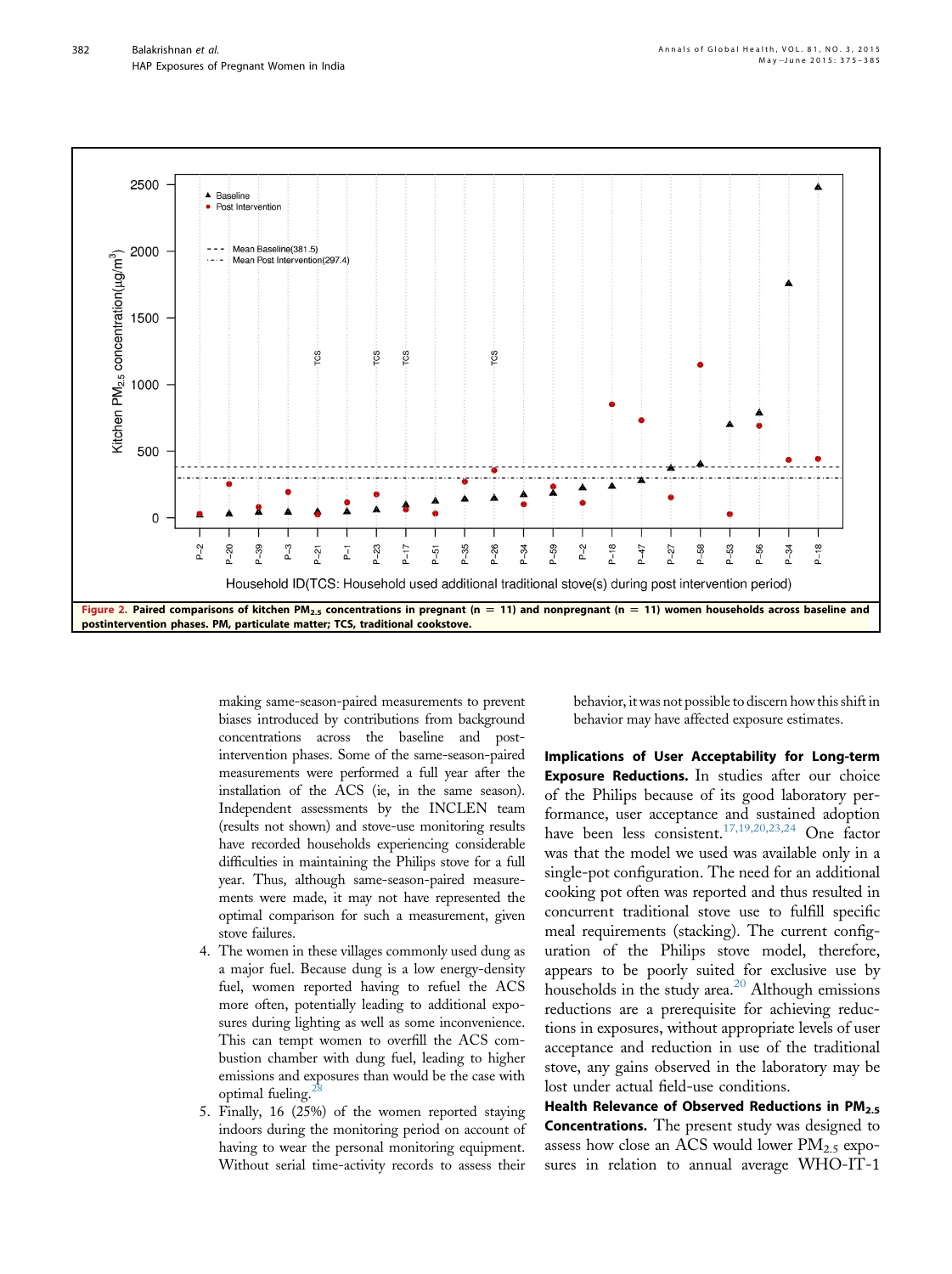<span id="page-8-0"></span> $\mathbf{I}$ 

| Season of<br>monitoring    | Monitoring period                                            | Ν               | Median | Mean (SD) | % change<br>in median | % change<br>in mean | $P$ value<br>(Wilcoxon<br>signed-rank <sup>†</sup> ) |
|----------------------------|--------------------------------------------------------------|-----------------|--------|-----------|-----------------------|---------------------|------------------------------------------------------|
| Personal CO exposure (ppm) |                                                              |                 |        |           |                       |                     |                                                      |
| Summer                     | <b>Baseline</b>                                              | 13              | 1.7    | 2.2(1.8)  | 55                    | 28                  | 0.542                                                |
|                            | Postintervention                                             | 13              | 0.8    | 1.6(1.4)  |                       |                     |                                                      |
| Winter                     | <b>Baseline</b>                                              | 30              | 2.9    | 5.4(7.3)  | 49                    | 61                  | 0.002                                                |
|                            | Postintervention                                             | 30              | 1.5    | 2.1(2.6)  |                       |                     |                                                      |
| Pooled                     | Baseline                                                     | 43              | 2.8    | 4.4(6.3)  | 46                    | 56                  | 0.002                                                |
|                            | Postintervention                                             | 43              | 1.5    | 1.9(2.3)  |                       |                     |                                                      |
|                            | Personal PM <sub>2.5</sub> exposure ( $\mu q/m^3$ )          |                 |        |           |                       |                     |                                                      |
| Winter                     | <b>Baseline</b>                                              | $\overline{7}$  | 99     | 133 (96)  | $-48$                 | $-54$               | 0.469                                                |
|                            | Postintervention                                             | $\overline{7}$  | 147    | 206 (186) |                       |                     |                                                      |
|                            | Kitchen area CO concentration (ppm)                          |                 |        |           |                       |                     |                                                      |
| Summer                     | Baseline                                                     | $\overline{2}$  | 9.7    | 9.7(6.5)  | 56                    | 56                  | 0.500                                                |
|                            | Postintervention                                             | $\overline{2}$  | 4.2    | 4.2(0.7)  |                       |                     |                                                      |
|                            | Kitchen area PM <sub>2.5</sub> concentration ( $\mu q/m^3$ ) |                 |        |           |                       |                     |                                                      |
| Summer                     | <b>Baseline</b>                                              | $\overline{7}$  | 45     | 66 (52)   | $-82$                 | $-32$               | 0.688                                                |
|                            | Postintervention                                             | 7               | 82     | 87 (58)   |                       |                     |                                                      |
| Winter                     | <b>Baseline</b>                                              | 10 <sup>°</sup> | 325    | 489 (503) | 37                    | 23                  | 0.625                                                |
|                            | Postintervention                                             | 10              | 206    | 374 (371) |                       |                     |                                                      |
| Pooled                     | <b>Baseline</b>                                              | 17              | 174    | 315 (435) | 33                    | 19                  | 0.747                                                |
|                            | Postintervention                                             | 17              | 117    | 256 (316) |                       |                     |                                                      |

Table 3. Distribution of 24-h personal exposures and area concentrations for PM<sub>2.5</sub> and CO during baseline and postintervention

PM concentrations reported in this table were measured using gravimetric samplers. The data include measurements from pregnant and nonpregnant women. The pool for personal CO measurements reported in this table included only pregnant women, whereas the pool for PM<sub>2</sub>, measurements included only nonpregnant women. CO, carbon monoxide; PM, particulate matter.

Excludes households reporting the use of an additional traditional cookstove during the postintervention phase

For paired comparisons of median reductions.

values for  $PM_{2.5}$  of 35  $\mu$ g/m<sup>3</sup>. Recent progress in the development of integrated exposure response curves<sup>[29](#page-10-0)</sup> over a continuous range of  $PM_{2.5}$  concentrations in relation to ambient air pollution, HAP, and passive and active tobacco smoking have allowed comparisons of excess risks for a range of health endpoints, including ischemic heart disease, stroke, chronic obstructive pulmonary disease, lung cancer, and child acute lower respiratory infections (ALRIs). The exposure-response functions for all of these except lung cancer are strikingly nonlinear, with the most discernible risk reductions beginning to appear well below 100  $\mu$ g/m<sup>3</sup> for ALRI.<sup>[2](#page-10-0)</sup> Here, as shown in [Table 2,](#page-5-0) mean exposures for the female cooks both before and after stove introduction were well above 100  $\mu$ g/m $^3$ . Although, there are as yet no accepted exposure-response functions for birth outcomes, the apparent inability of the stove to bring exposures of women below 100  $\mu$ g/m<sup>3</sup> was disappointing.

Although, measurements of personal exposures to  $PM_{2.5}$  were limited, they were significantly (P < 0.05) correlated with kitchen area concentrations ( $r = 0.65$ ). With the mean 24hour kitchen area concentrations ranging from to 150 to 650  $\mu$ g/m<sup>3</sup> and limited evidence of sustained use of the Philips stove in this population, the results from this study indicated that the stove is unlikely to accomplish health-relevant exposure reductions under current conditions of field use and expected level of adoption within a community. **Study Limitations.** Considerable efforts were devoted to planning the air sampling strategy to adequately capture the exposure reductions accompanying the use of the ACS for pregnant women. However, field constraints related to both personal and ambient monitoring precluded several planned measurements, thus posing limitations for generalizability of the conclusions.

Personal monitoring for  $PM_{2,5}$  was limited by the reluctance of both pregnant and nonpregnant women to wear the UCB-PATs monitor. The available gravimetric samplers could not be worn by pregnant women because they were too bulky. Limitations of available gravimetric equipment necessitated restricting the number of nonpregnant women to 15 for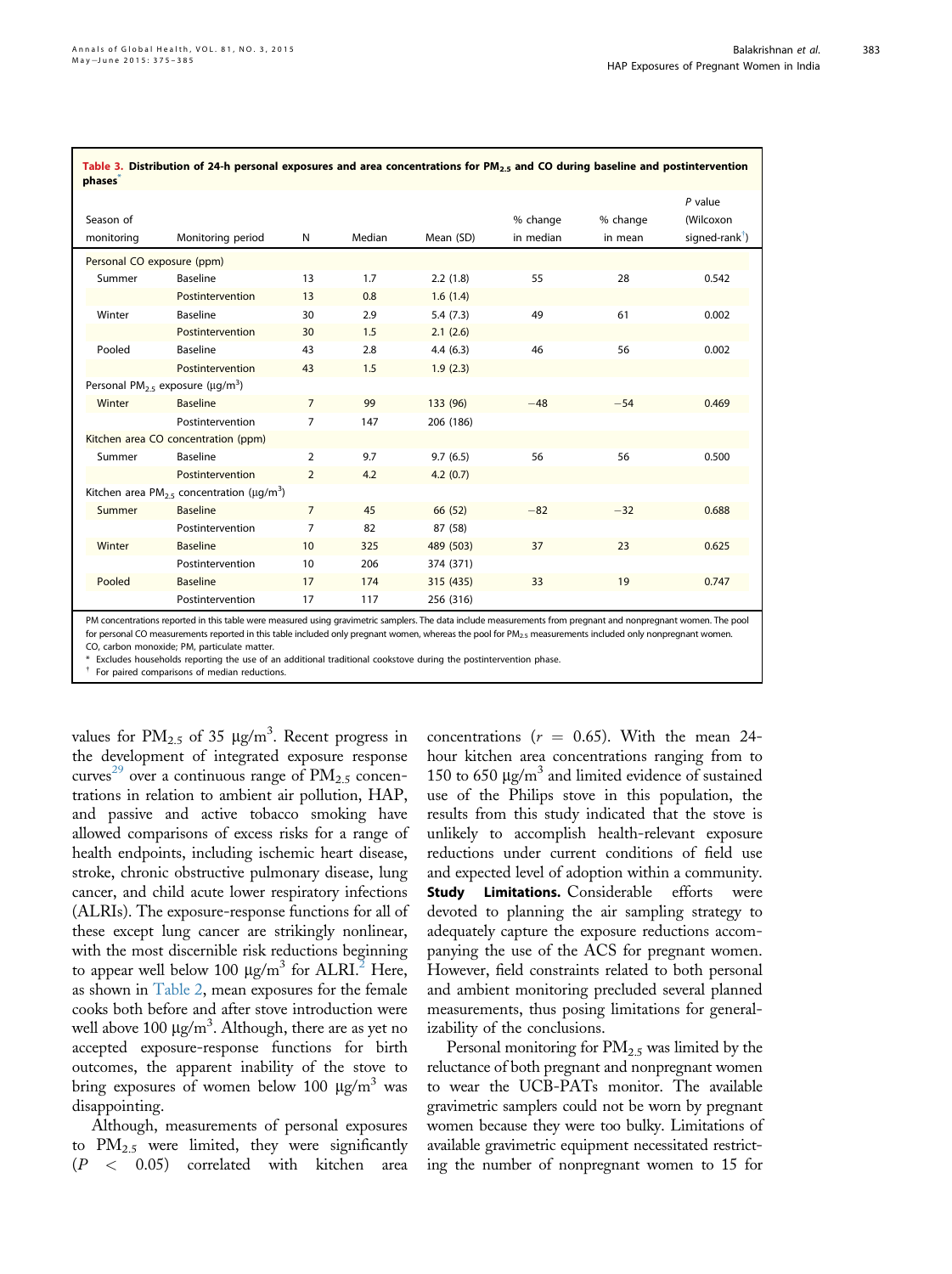<span id="page-9-0"></span>384

| <u>taste in piperbacion of cooking performance programs and area concentrations for Finity and eo adming pa</u><br>postintervention phases |                   |                |        |             |                       |                     |                                             |  |  |
|--------------------------------------------------------------------------------------------------------------------------------------------|-------------------|----------------|--------|-------------|-----------------------|---------------------|---------------------------------------------|--|--|
| Season of<br>monitoring                                                                                                                    | Monitoring period | N              | Median | Mean (SD)   | % change<br>in median | % change<br>in mean | $P$ value<br>(Wilcoxon<br>signed-rank test) |  |  |
| Personal CO exposure (ppm)                                                                                                                 |                   |                |        |             |                       |                     |                                             |  |  |
| Summer                                                                                                                                     | <b>Baseline</b>   | 17             | 13.4   | 22.9(25.5)  | 9                     | 30                  | 0.329                                       |  |  |
|                                                                                                                                            | Postintervention  | 17             | 12.2   | 16.1(16.4)  |                       |                     |                                             |  |  |
| Winter                                                                                                                                     | Baseline          | 32             | 13.7   | 25.5 (26.7) | 46                    | 62                  | < 0.001                                     |  |  |
|                                                                                                                                            | Postintervention  | 32             | 7.4    | 9.6(8.1)    |                       |                     |                                             |  |  |
| Pooled                                                                                                                                     | <b>Baseline</b>   | 49             | 13.4   | 24.6 (26)   | 27                    | 52                  | < 0.001                                     |  |  |
|                                                                                                                                            | Postintervention  | 49             | 9.8    | 11.9(11.9)  |                       |                     |                                             |  |  |
| Kitchen area CO concentration (ppm)                                                                                                        |                   |                |        |             |                       |                     |                                             |  |  |
| Summer                                                                                                                                     | <b>Baseline</b>   | $\overline{3}$ | 57.6   | 56.2 (13.8) | 65                    | 62                  | 0.250                                       |  |  |
|                                                                                                                                            | Postintervention  | 3              | 20     | 21.5(4.8)   |                       |                     |                                             |  |  |
| Kitchen area PM <sub>2.5</sub> concentration ( $\mu q/m^3$ )                                                                               |                   |                |        |             |                       |                     |                                             |  |  |
| Summer                                                                                                                                     | Baseline          | 11             | 689    | 1090 (1130) | $-2$                  | $-11$               | 0.898                                       |  |  |
|                                                                                                                                            | Postintervention  | 11             | 702    | 1206 (1201) |                       |                     |                                             |  |  |
| Winter                                                                                                                                     | Baseline          | 9              | 2801   | 3092 (2451) | 60                    | 17                  | 0.426                                       |  |  |
|                                                                                                                                            | Postintervention  | 9              | 1117   | 2555 (3770) |                       |                     |                                             |  |  |
| Pooled                                                                                                                                     | <b>Baseline</b>   | 20             | 1451   | 1991 (2060) | 28                    | 9                   | 0.546                                       |  |  |
|                                                                                                                                            | Postintervention  | 20             | 1046   | 1813 (2686) |                       |                     |                                             |  |  |

Table 4. Distribution of cooking period personal exposures and area concentrations for PM<sub>2.5</sub> and CO during baseline and

PM concentrations reported in this table were measured using the UCB-PATS monitors. The data include measurements from pregnant and nonpregnant women. The pool for personal CO measurements reported in this table included 46 pregnant and 3 nonpregnant women, whereas the pool for PM<sub>2.5</sub> measurements included only nonpregnant women

CO, carbon monoxide; PM, particulate matter; UCB-PATS, University of California-Berkeley Particle and Temperature Sensor.

\* For paired comparisons of median reductions.

personal  $PM_{2.5}$  measurements. This limited the sample size for comparing the reductions in  $PM_{2.5}$  exposures. Equipment availability also limited the ability to perform sufficient number of simultaneous (paired same season) area and exposure measurements for  $PM_{2.5}$  and CO, making it difficult to assess correlations across these measures.

The significant role of ambient pollution in influencing both personal exposures and kitchen area concentrations was not realized until direct observation of the kitchen locations in the field and winter time ambient measurements were analyzed. Although same-season measurements attempted to address some of this limitation, the time since distribution was significantly longer for the summer season measurements. The timings of measurements also may be important according to the woman's stage of pregnancy. Although all women were enrolled at less than 15 weeks pregnant, the cooking habits of someone who is heavily pregnant may well be different to that of someone in early pregnancy. The potential influence of these factors could not be examined within the limited number of samples available.

We could not perform paired ambient measurements in baseline and intervention phases as household receiving the interventions were staggered

across both seasons. Although the density of intervention households was fairly low (<15 out of >200 households) in each village, the differential effect in the 2 phases could not be discerned in ambient measurements.

## **CONCLUSION**

The results of this study did not support the widespread use of this stove in this population as a means to reliably reduce  $CO$  and  $PM_{2.5}$  exposures of pregnant women cooks, compared with open biomass cookstoves, the original focus of this feasibility study. Although we observed reductions in CO exposures, more field evidence is needed to indicate that both  $PM_{2.5}$  and CO exposures are significantly lowered for both women and children over time so as to increase the likelihood of seeing the benefits for both birth outcomes and early child health in intervention studies and create sufficient exposure gradients to be able to determine an exposure-response relationship for birth outcomes, as has been done for other health conditions.

The HAP measurements performed in this feasibility assessment revealed multiple factors that need to be considered while assessing the efficacy